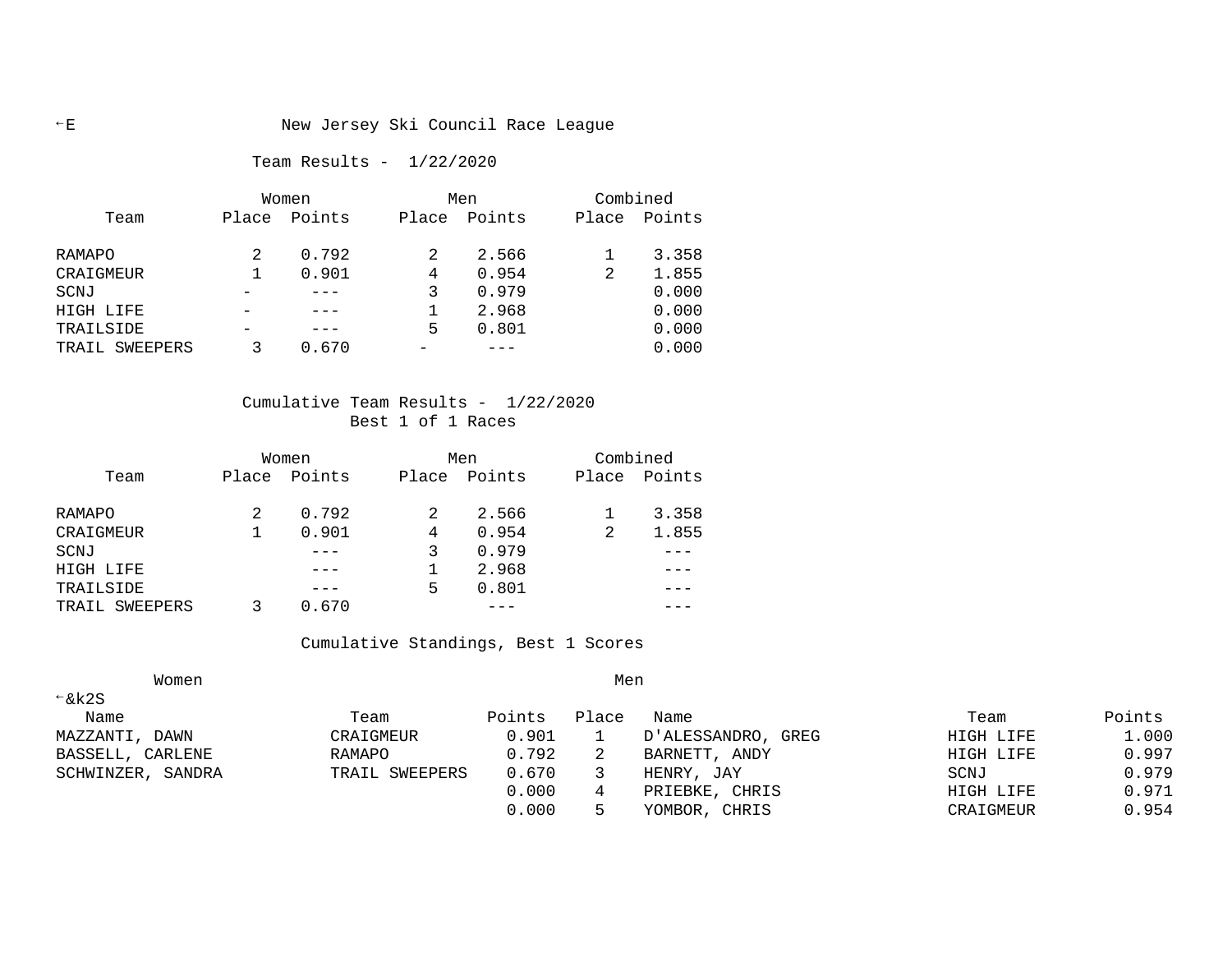#### Race Date: 1/22/2020 - Page 2 Reference Time : 93.73 Men

| Place | Name                 | Team      | Bib             | Sex | Time 1 | Time 2 | Total  | Points |
|-------|----------------------|-----------|-----------------|-----|--------|--------|--------|--------|
|       | 1 D'ALESSANDRO, GREG | HIGH LIFE | 4               | M   | 46.86  | 46.87  | 93.73  | 1,000  |
|       | 2 BARNETT, ANDY      | HIGH LIFE | 15              | M   | 47.02  | 47.02  | 94.04  | 0.997  |
|       | 3 HENRY, JAY         | SCNJ      | 5               | M   | 48.02  | 47.71  | 95.73  | 0.979  |
|       | 4 PRIEBKE, CHRIS     | HIGH LIFE | 6               | M   | 48.27  | 48.22  | 96.49  | 0.971  |
|       | 5 YOMBOR, CHRIS      | CRAIGMEUR | 16              | M   | 49.13  | 49.13  | 98.26  | 0.954  |
|       | 6 MANOYLOVICH, IGOR  | RAMAPO    | 17              | M   | 50.28  | 50.28  | 100.56 | 0.932  |
|       | 7 BASSELL, STU       | RAMAPO    | 7               | M   | 54.79  | 54.14  | 108.93 | 0.860  |
|       | 8 HUSTON, MIKE       | HIGH LIFE | 8               | M   | 54.63  | 54.73  | 109.36 | 0.857  |
|       | 9 GRIFFIN, RICH      | HIGH LIFE | 9               | M   | 55.14  | 57.03  | 112.17 | 0.836  |
|       | 10 CUMMINGS, PATRICK | TRAILSIDE | 10              | M   | 59.40  | 57.64  | 117.04 | 0.801  |
|       | 11 CURNYN, DENNIS    | RAMAPO    | 11              | M   | 59.73  | 61.49  | 121.22 | 0.773  |
|       | 12 GLICK, KEN        | RAMAPO    | 12              | M   | 61.63  | 60.58  | 122.21 | 0.767  |
|       | 13 MARTIN, TOM       | RAMAPO    | 13 <sup>°</sup> | M   | 72.89  | 73.55  | 146.44 | 0.640  |
|       | 14 KLING, SCOTT      | HIGH LIFE | 14              | М   | 75.06  | 71.48  | 146.54 | 0.640  |

 Race Date: 1/22/2020 - Page 3 Reference Time : 93.73 Women

| Place Name          | Team           | Bib Sex |                 | Time 1 | Time 2 |              | Total Points |
|---------------------|----------------|---------|-----------------|--------|--------|--------------|--------------|
| 1 MAZZANTI, DAWN    | CRAIGMEUR      |         | 1 F             | 53.15  |        | 50.86 104.01 | 0.901        |
| 2 BASSELL, CARLENE  | RAMAPO         |         | 2 F             | 59 19  |        | 59.18 118.37 | 0.792        |
| 3 SCHWINZER, SANDRA | TRAIL SWEEPERS |         | $\mathcal{S}$ F | 70.56  |        | 69.41 139.97 | 0.670        |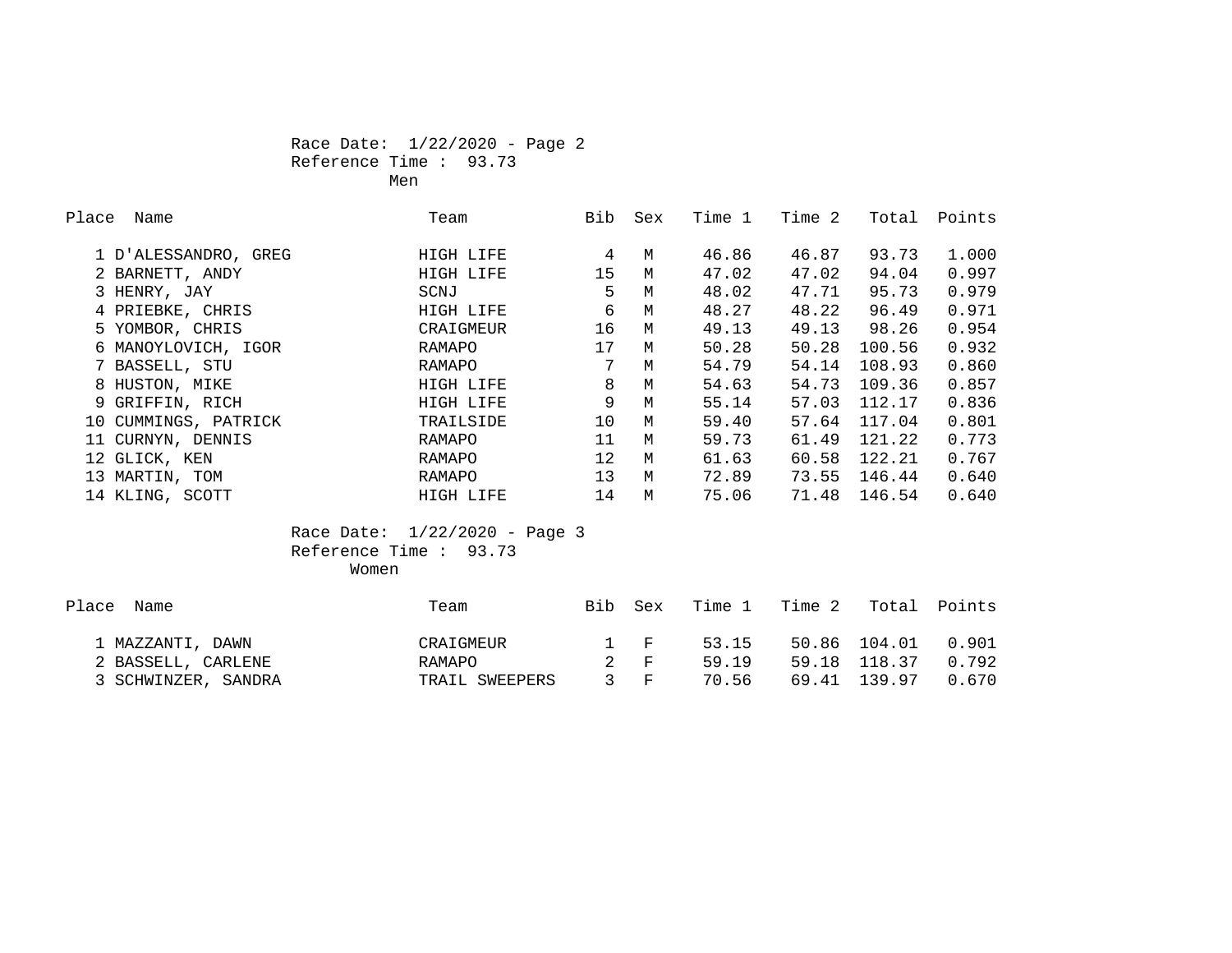## Race Date: 1/22/2020 Reference Time : 93.73 Racers for RAMAPO

| Place<br>Name       | Team   | Bib | Sex          | Time 1 | Time 2 | Total  | Points              | Team Points |
|---------------------|--------|-----|--------------|--------|--------|--------|---------------------|-------------|
|                     |        |     |              |        |        |        |                     |             |
| 1 MANOYLOVICH, IGOR | RAMAPO | 17  | M            | 50.28  | 50.28  | 100.56 | $0.932$ 1.000       |             |
| 2 BASSELL, STU      | RAMAPO |     | M            | 54.79  | 54.14  | 108.93 | 0.860 0.923         |             |
| 3 BASSELL, CARLENE  | RAMAPO | 2   | $\mathbf{F}$ | 59.19  | 59.18  | 118.37 | $0.792 \quad 0.850$ |             |
| 4 CURNYN, DENNIS    | RAMAPO | 11  | M            | 59.73  | 61.49  | 121.22 | 0.773               | 0.830       |
| 5 GLICK, KEN        | RAMAPO | 12  | M            | 61.63  | 60.58  | 122.21 | 0.767               | 0.823       |
| 6 MARTIN, TOM       | RAMAPO | 13  | M            | 72.89  | 73.55  | 146.44 | 0.640               | 0.687       |

#### &k2S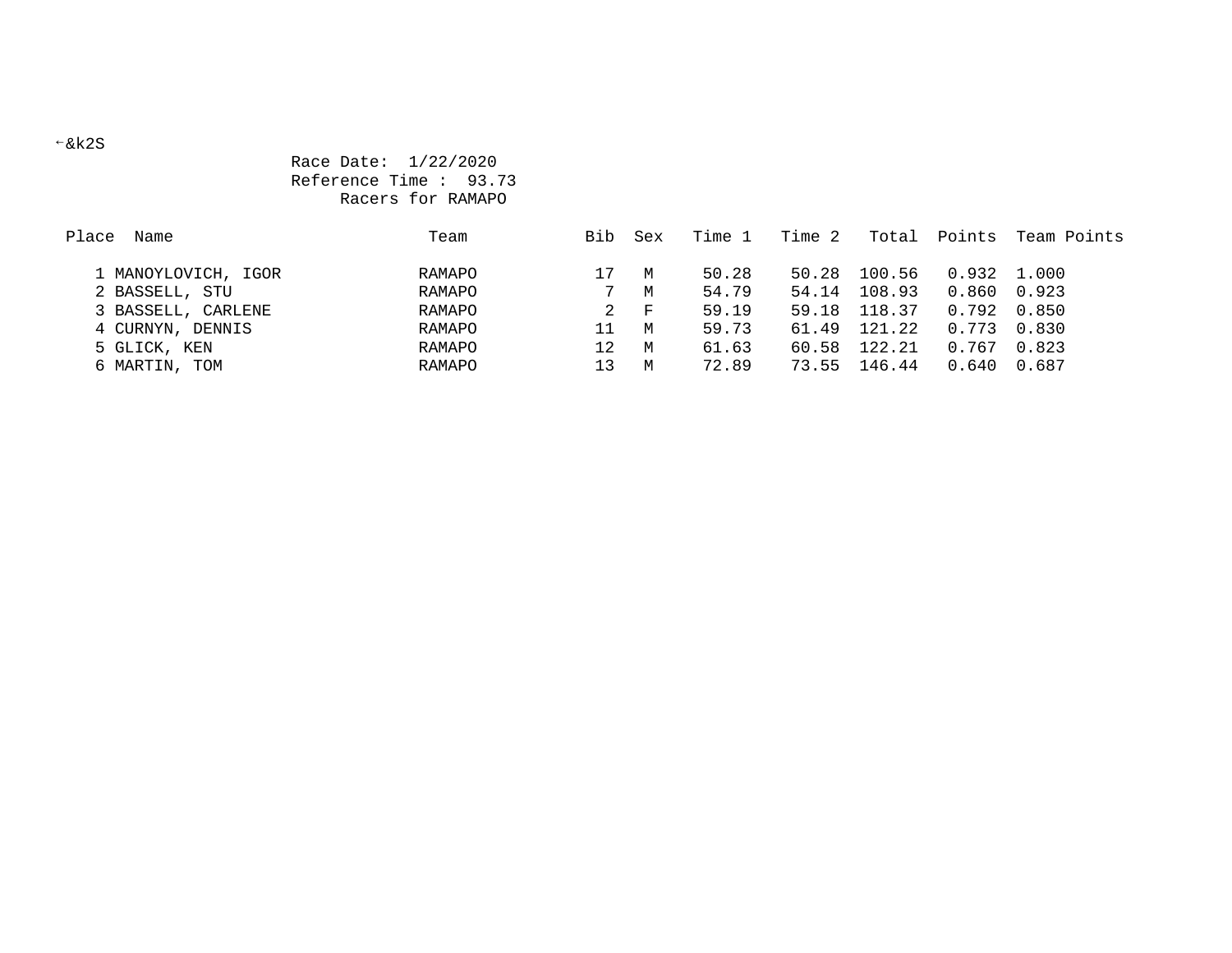## E New Jersey Ski Council Race League

## Team Results - 2/12/2020

|           | Women |        | Men   |        | Combined |        |  |
|-----------|-------|--------|-------|--------|----------|--------|--|
| Team      | Place | Points | Place | Points | Place    | Points |  |
| RAMAPO    |       | 1.178  |       | 2.339  |          | 3.518  |  |
| SCNJ      |       |        |       | 0.898  |          | 0.000  |  |
| HIGH LIFE |       |        |       | 2.669  |          | 0.000  |  |
| TRAILSIDE |       |        | 5     | 0.687  |          | 0.000  |  |
| CRAIGMEUR |       |        | 4     | 0.882  |          | 0.000  |  |

#### Cumulative Team Results - 2/12/2020 Best 2 of 2 Races

|                | Women |        |       | Men    |       | Combined |  |  |
|----------------|-------|--------|-------|--------|-------|----------|--|--|
| Team           | Place | Points | Place | Points | Place | Points   |  |  |
| RAMAPO         |       | 1.970  | 2     | 4.905  |       | 6.875    |  |  |
| CRAIGMEUR      | 2     | 0.901  | 4     | 1.836  | 2     | 1.855    |  |  |
| SCNJ           |       |        | 3     | 1.877  |       |          |  |  |
| HIGH LIFE      |       |        |       | 5.637  |       |          |  |  |
| TRAILSIDE      |       |        | 5     | 1.488  |       |          |  |  |
| TRAIL SWEEPERS |       | 0.670  |       |        |       |          |  |  |

Cumulative Standings, Best 2 Scores

| Women              |                      |              |   | Men                |           |        |
|--------------------|----------------------|--------------|---|--------------------|-----------|--------|
| $\xi$ & k2S        |                      |              |   |                    |           |        |
| Name               | Team                 | Points Place |   | Name               | Team      | Points |
| BASSELL, CARLENE   | RAMAPO               | 1.449        |   | BARNETT, ANDY      | HIGH LIFE | 1.997  |
| MAZZANTI, DAWN     | CRAIGMEUR            | 0.901        | 2 | D'ALESSANDRO, GREG | HIGH LIFE | 1.928  |
| SCHWINZER, SANDRA  | TRAIL SWEEPERS 0.670 |              | 3 | HENRY, JAY         | SCNJ      | 1.877  |
| MICHEELS, ISABELLA | RAMAPO               | 0.522        | 4 | MANOYLOVICH, IGOR  | RAMAPO    | 1.855  |
|                    |                      |              |   | YOMBOR, CHRIS      | CRAIGMEUR | 1.836  |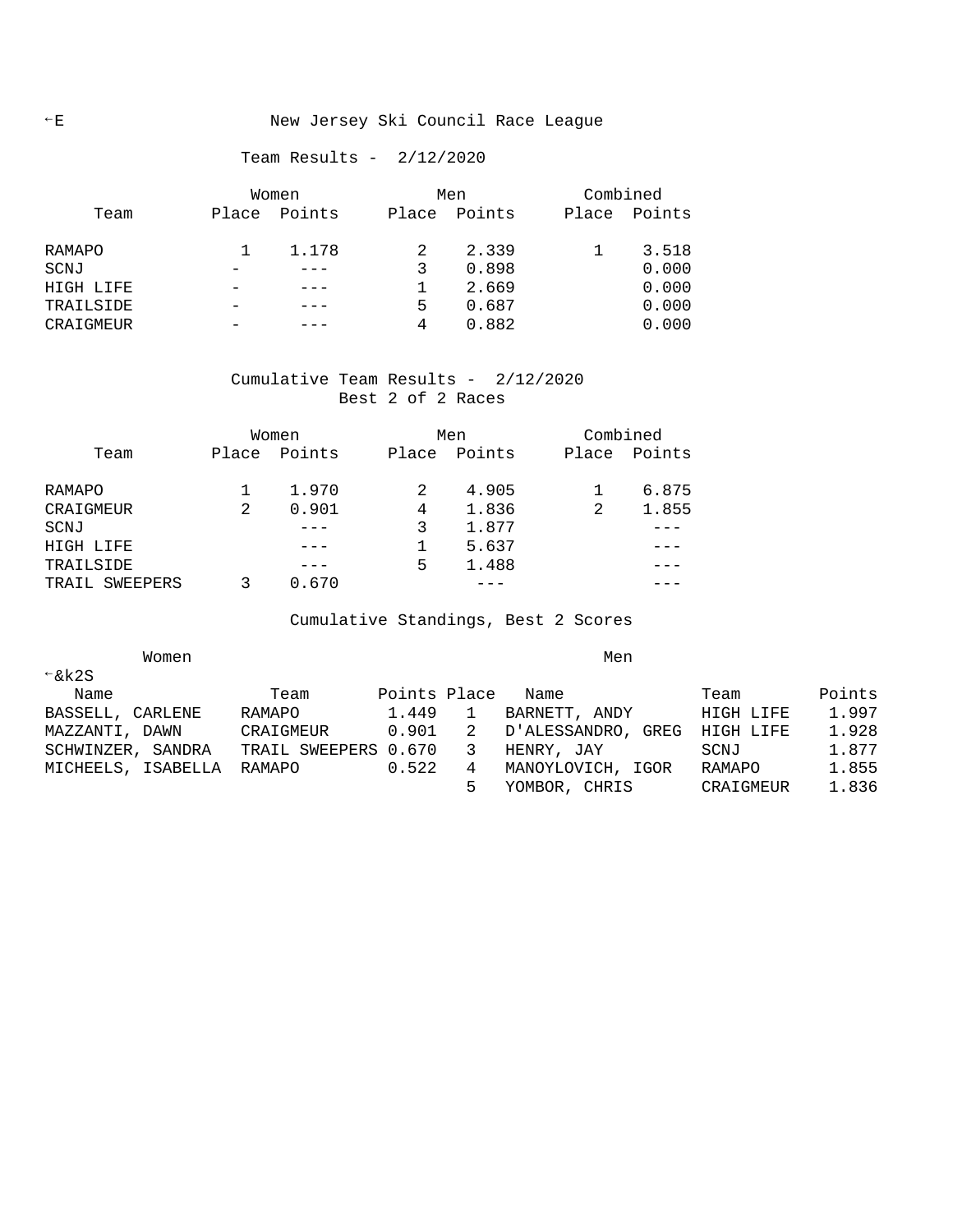## Race Date: 2/12/2020 - Page 2 Reference Time : 72.91 Men

| Place<br>Name        | Team                            | Bib            | Sex         | Time 1 | Time 2 |             | Total Points |
|----------------------|---------------------------------|----------------|-------------|--------|--------|-------------|--------------|
| 1 BARNETT, ANDY      | HIGH LIFE                       | 3              | M           | 36.61  | 36.30  | 72.91       | 1.000        |
| 2 D'ALESSANDRO, GREG | HIGH LIFE                       | $\overline{4}$ | M           | 39.77  | 38.77  | 78.54       | 0.928        |
| 3 MANOYLOVICH, IGOR  | RAMAPO                          | 5              | M           | 39.41  | 39.56  | 78.97       | 0.923        |
| 4 HENRY, JAY         | SCNJ                            | 6              | M           | 41.00  | 40.17  | 81.17       | 0.898        |
| 5 YOMBOR, CHRIS      | CRAIGMEUR                       | 7              | M           | 41.51  | 41.13  | 82.64       | 0.882        |
| 6 SIDLOVSKY, BILL    | RAMAPO                          | 8              | M           | 47.98  | 50.37  | 98.35       | 0.741        |
| 7 GRIFFIN, RICH      | HIGH LIFE                       | 9              | M           | 49.42  |        | 49.02 98.44 | 0.741        |
| 8 CUMMINGS, PATRICK  | TRAILSIDE                       | 10             | M           | 53.78  | 52.30  | 106.08      | 0.687        |
| 9 BASSELL, STU       | RAMAPO                          | 11             | M           | 57.15  | 50.94  | 108.09      | 0.675        |
| 10 NEMITOFF, ADAM    | RAMAPO                          | 12             | M           | 58.62  | 58.92  | 117.54      | 0.620        |
|                      | Race Date: $2/12/2020 - Page 3$ |                |             |        |        |             |              |
|                      | Reference Time : $72.91$        |                |             |        |        |             |              |
|                      | Women                           |                |             |        |        |             |              |
| Place<br>Name        | Team                            | Bib            | Sex         | Time 1 | Time 2 | Total       | Points       |
| 1 BASSELL, CARLENE   | RAMAPO                          | $\mathbf{1}$   | $_{\rm F}$  | 54.83  | 56.17  | 111.00      | 0.657        |
| 2 MICHEELS, ISABELLA | RAMAPO                          | $\overline{2}$ | $\mathbf F$ | 71.38  | 68.41  | 139.79      | 0.522        |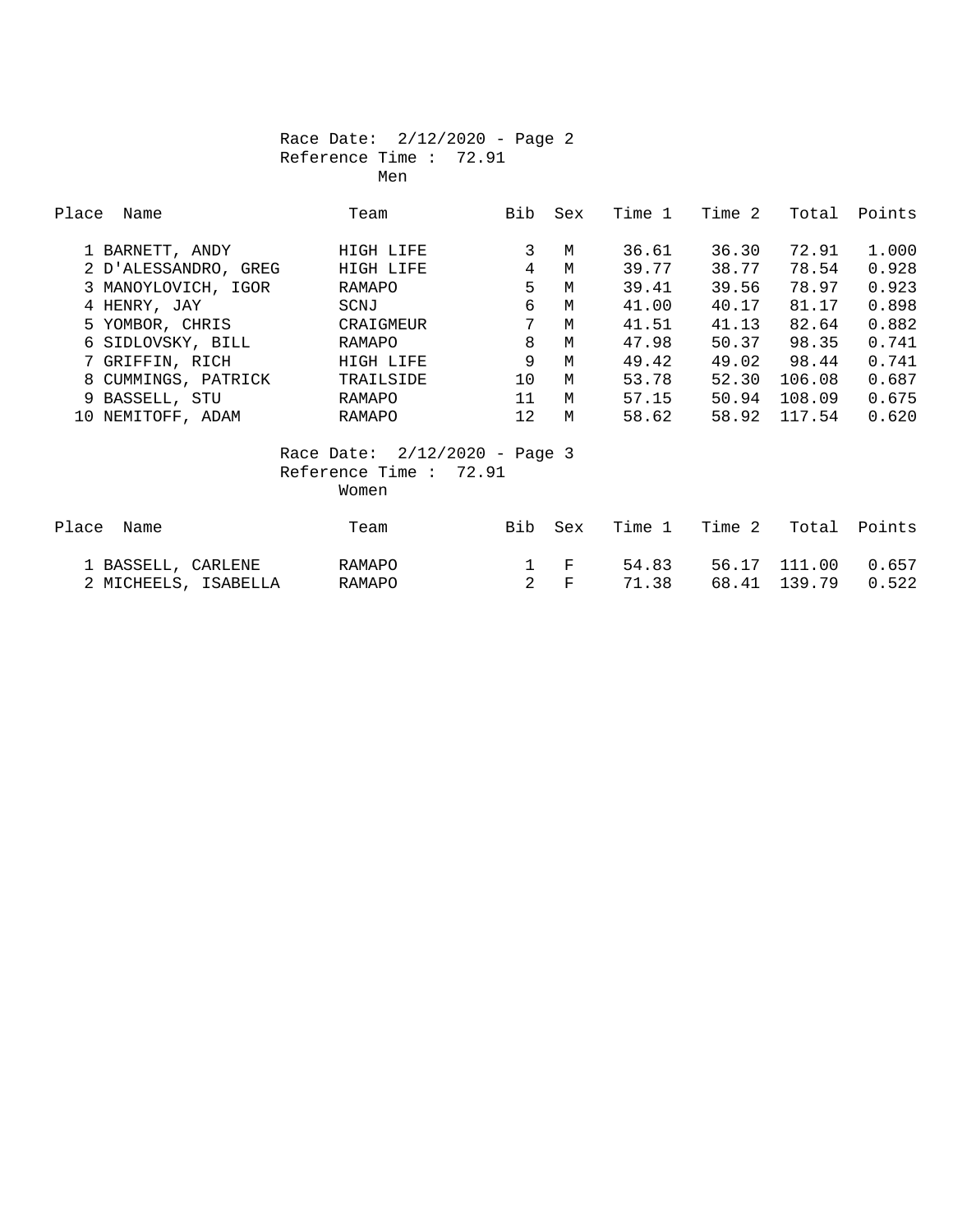## Cumulative Standings Women

| Place Name           | Team           | Sex   |            | $1/22$ $2/12$ | Points |
|----------------------|----------------|-------|------------|---------------|--------|
| 1 BASSELL, CARLENE   | RAMAPO         |       |            | F 0.792 0.657 | 1.449  |
| 2 MAZZANTI, DAWN     | CRAIGMEUR      |       | 0.901      | <b>DNR</b>    | 0.901  |
| 3 SCHWINZER, SANDRA  | TRAIL SWEEPERS | $F$ . | 0.670      | <b>DNR</b>    | 0.670  |
| 4 MICHEELS, ISABELLA | RAMAPO         |       | <b>DNR</b> | 0.522         | 0.522  |

# Cumulative Standings

**Men** 

| Place<br>Name        | Team      | Sex | 1/22       | 2/12       | Points |
|----------------------|-----------|-----|------------|------------|--------|
| 1 BARNETT, ANDY      | HIGH LIFE | M   | 0.997      | 1.000      | 1.997  |
| 2 D'ALESSANDRO, GREG | HIGH LIFE | M   | 1.000      | 0.928      | 1.928  |
| 3 HENRY, JAY         | SCNJ      | M   | 0.979      | 0.898      | 1.877  |
| 4 MANOYLOVICH, IGOR  | RAMAPO    | M   | 0.932      | 0.923      | 1.855  |
| 5 YOMBOR, CHRIS      | CRAIGMEUR | M   | 0.954      | 0.882      | 1.836  |
| 6 GRIFFIN, RICH      | HIGH LIFE | M   | 0.836      | 0.741      | 1.576  |
| 7 BASSELL, STU       | RAMAPO    | M   | 0.860      | 0.675      | 1.535  |
| 8 CUMMINGS, PATRICK  | TRAILSIDE | M   | 0.801      | 0.687      | 1.488  |
| 9 PRIEBKE, CHRIS     | HIGH LIFE | M   | 0.971      | DNR        | 0.971  |
| 10 HUSTON, MIKE      | HIGH LIFE | M   | 0.857      | DNR        | 0.857  |
| 11 CURNYN, DENNIS    | RAMAPO    | M   | 0.773      | <b>DNR</b> | 0.773  |
| 12 GLICK, KEN        | RAMAPO    | M   | 0.767      | DNR        | 0.767  |
| 13 SIDLOVSKY, BILL   | RAMAPO    | M   | DNR        | 0.741      | 0.741  |
| 14 MARTIN, TOM       | RAMAPO    | M   | 0.640      | DNR        | 0.640  |
| 15 KLING, SCOTT      | HIGH LIFE | M   | 0.640      | DNR        | 0.640  |
| 16 NEMITOFF, ADAM    | RAMAPO    | M   | <b>DNR</b> | 0.620      | 0.620  |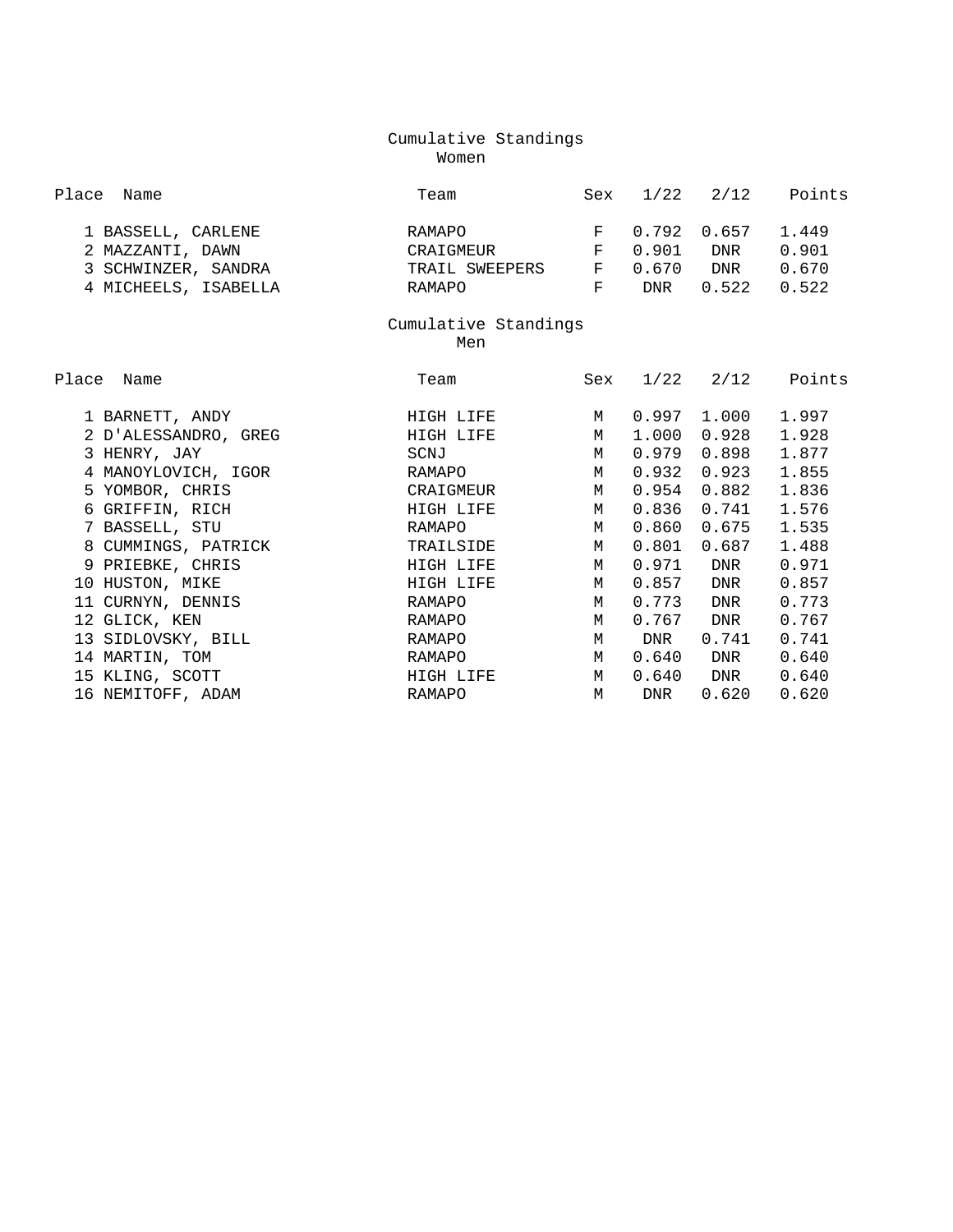$-kk2S$ 

 Race Date: 2/12/2020 Reference Time : 72.91 Racers for RAMAPO

| Place<br>Name        | Team   | Bib | Sex | Time 1 | Time 2 |        |               | Total Points Team Points |
|----------------------|--------|-----|-----|--------|--------|--------|---------------|--------------------------|
| 1 MANOYLOVICH, IGOR  | RAMAPO | 5.  | M   | 39.41  | 39.56  | 78.97  | $0.923$ 1.000 |                          |
| 2 SIDLOVSKY, BILL    | RAMAPO | 8   | M   | 47.98  | 50.37  | 98.35  | 0.741         | 0.803                    |
| 3 BASSELL, STU       | RAMAPO | 11  | M   | 57.15  | 50.94  | 108.09 | 0.675         | 0.731                    |
| 4 BASSELL, CARLENE   | RAMAPO |     | F   | 54.83  | 56.17  | 111.00 | 0.657         | 0.711                    |
| 5 NEMITOFF, ADAM     | RAMAPO | 12  | M   | 58.62  | 58.92  | 117.54 | 0.620         | 0.672                    |
| 6 MICHEELS, ISABELLA | RAMAPO | 2   | F   | 71.38  | 68.41  | 139 79 | 0.522         | 0.565                    |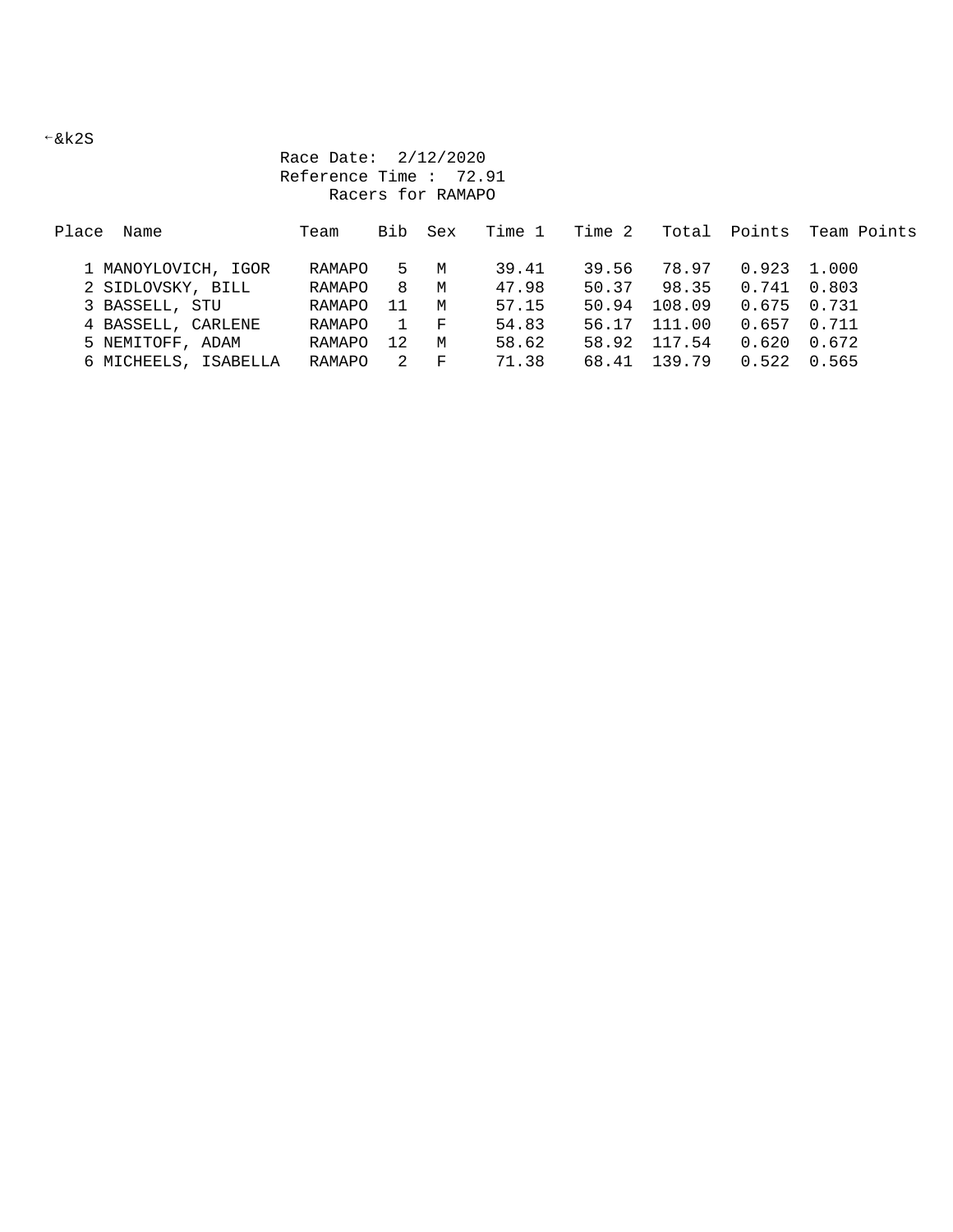#### Team Results - 2/19/2020

|                | Women |        | Men   |        |  | Combined |        |  |
|----------------|-------|--------|-------|--------|--|----------|--------|--|
| Team           | Place | Points | Place | Points |  | Place    | Points |  |
| RAMAPO         |       | 1.279  |       | 2.345  |  |          | 3.624  |  |
| CRAIGMEUR      | 2     | 0.851  | 3     | 0.850  |  | 2        | 1.701  |  |
| SCNJ           |       |        | 4     | 0.837  |  |          | 0.000  |  |
| HIGH LIFE      |       |        |       | 2.816  |  |          | 0.000  |  |
| TRAILSIDE      |       |        | 5     | 0.663  |  |          | 0.000  |  |
| TRAIL SWEEPERS |       | 0.625  |       |        |  |          | 0.000  |  |

## Cumulative Team Results - 2/19/2020 Best 2 of 3 Races

|                   | Women |        |       | Men    | Combined |        |
|-------------------|-------|--------|-------|--------|----------|--------|
| Team              | Place | Points | Place | Points | Place    | Points |
|                   |       |        |       |        |          |        |
| RAMAPO            |       | 2.457  | 2     | 4.911  |          | 7.142  |
| CRAIGMEUR         | 2     | 1.752  | 4     | 1.836  | 2        | 3.556  |
| SCNJ              |       |        | 3     | 1.877  |          |        |
| HIGH LIFE         |       |        |       | 5.784  |          |        |
| TRAILSIDE         |       |        | 5     | 1.488  |          |        |
| SWEEPERS<br>TRAIL |       | 1.295  |       |        |          |        |

Cumulative Standings, Best 3 Scores

| Women              |                      |              |    | Men                          |           |        |
|--------------------|----------------------|--------------|----|------------------------------|-----------|--------|
| $\xi$ k2S          |                      |              |    |                              |           |        |
| Name               | Team                 | Points Place |    | Name                         | Team      | Points |
| BASSELL, CARLENE   | RAMAPO               | 2.059        |    | BARNETT, ANDY                | HIGH LIFE | 2.997  |
| MAZZANTI, DAWN     | CRAIGMEUR            | 1.752        | -2 | D'ALESSANDRO, GREG HIGH LIFE |           | 2.819  |
| SCHWINZER, SANDRA  | TRAIL SWEEPERS 1.295 |              | -3 | MANOYLOVICH, IGOR RAMAPO     |           | 2.733  |
| MICHEELS, ISABELLA | RAMAPO               | 0.970        | 4  | HENRY, JAY                   | SCNJ      | 2.715  |
| LYNCH, KAREN       | RAMAPO               | 0.668        | -5 | YOMBOR, CHRIS                | CRAIGMEUR | 2.686  |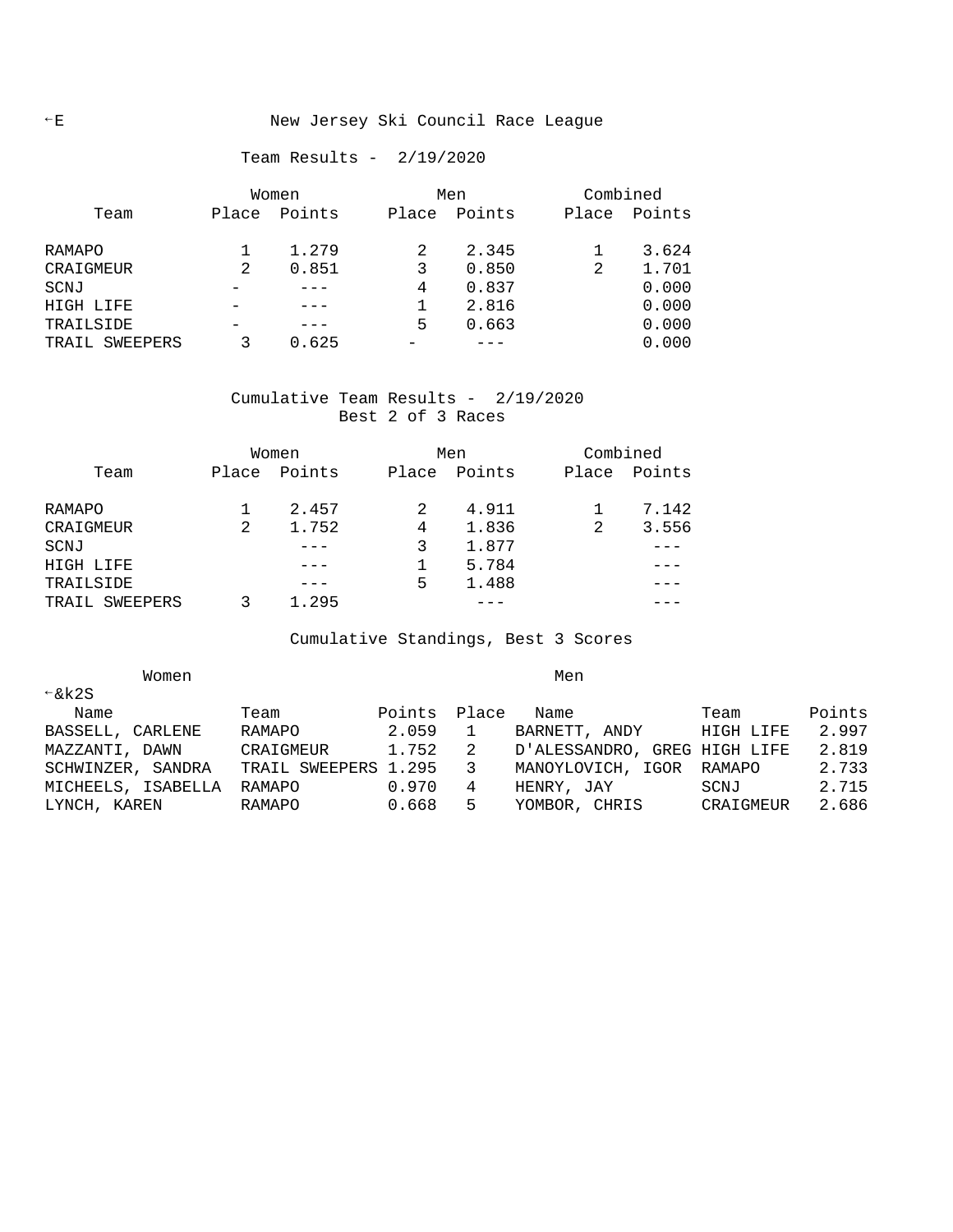#### Race Date: 2/19/2020 - Page 2 Reference Time : 67.95 Men

| Place | Name                 | Team                                                                  | Bib               | Sex | Time 1 | Time 2 | Total  | Points |
|-------|----------------------|-----------------------------------------------------------------------|-------------------|-----|--------|--------|--------|--------|
|       | 1 BARNETT, ANDY      | HIGH LIFE                                                             | 6                 | M   | 34.18  | 33.77  | 67.95  | 1.000  |
|       | 2 PRIEBKE, CHRIS     | HIGH LIFE                                                             | 7                 | M   | 37.41  | 36.09  | 73.50  | 0.924  |
|       | 3 D'ALESSANDRO, GREG | HIGH LIFE                                                             | 8                 | M   | 38.20  | 38.05  | 76.25  | 0.891  |
|       | 4 MANOYLOVICH, IGOR  | RAMAPO                                                                | 9                 | M   | 38.86  | 38.53  | 77.39  | 0.878  |
|       | 5 YOMBOR, CHRIS      | CRAIGMEUR                                                             | 10                | M   | 39.73  | 40.24  | 79.97  | 0.850  |
|       | 6 HENRY, JAY         | SCNJ                                                                  | 11                | M   | 37.59  | 43.56  | 81.15  | 0.837  |
|       | 7 DIEDERICH, MIKE    | RAMAPO                                                                | $12 \overline{ }$ | M   | 46.03  | 44.79  | 90.82  | 0.748  |
|       | 8 SIDLOVSKY, BILL    | RAMAPO                                                                | 13                | M   | 47.54  | 46.96  | 94.50  | 0.719  |
|       | 9 BASSELL, STU       | RAMAPO                                                                | 14                | M   | 50.36  | 47.74  | 98.10  | 0.693  |
| 10    | CUMMINGS, PATRICK    | TRAILSIDE                                                             | 15                | M   | 50.56  | 51.88  | 102.44 | 0.663  |
| 11    | GRIFFIN, RICH        | HIGH LIFE                                                             | 16                | M   | 54.34  | 52.41  | 106.75 | 0.637  |
| 12    | GLICK, KEN           | RAMAPO                                                                | 17                | M   | 56.28  | 57.41  | 113.69 | 0.598  |
| 13    | CURNYN, DENNIS       | RAMAPO                                                                | 18                | M   | 62.88  | 63.33  | 126.21 | 0.538  |
|       | 14 KLING, SCOTT      | HIGH LIFE                                                             | 19                | M   | 73.40  | 69.58  | 142.98 | 0.475  |
|       |                      | Race Date: $2/19/2020 - Page 3$<br>Reference Time :<br>67.95<br>Women |                   |     |        |        |        |        |

| Place<br>Name        | Team           | <b>Bib</b>   | Sex            | Time 1 | Time 2 | Total  | Points |
|----------------------|----------------|--------------|----------------|--------|--------|--------|--------|
| 1 MAZZANTI, DAWN     | CRAIGMEUR      | $\mathbf{1}$ | $\mathbf{F}$   | 39.66  | 40.16  | 79.82  | 0.851  |
| 2 LYNCH, KAREN       | RAMAPO         | 2            | $\mathbf{F}$   | 51.16  | 50.53  | 101.69 | 0.668  |
| 3 SCHWINZER, SANDRA  | TRAIL SWEEPERS | 3            | - F            | 53.83  | 54.83  | 108.66 | 0.625  |
| 4 BASSELL, CARLENE   | RAMAPO         | 4            | $\overline{F}$ | 54.28  | 56.97  | 111.25 | 0.611  |
| 5 MICHEELS, ISABELLA | RAMAPO         | 5.           | $\mathbf{F}$   | 79.34  | 72.12  | 151.46 | 0.449  |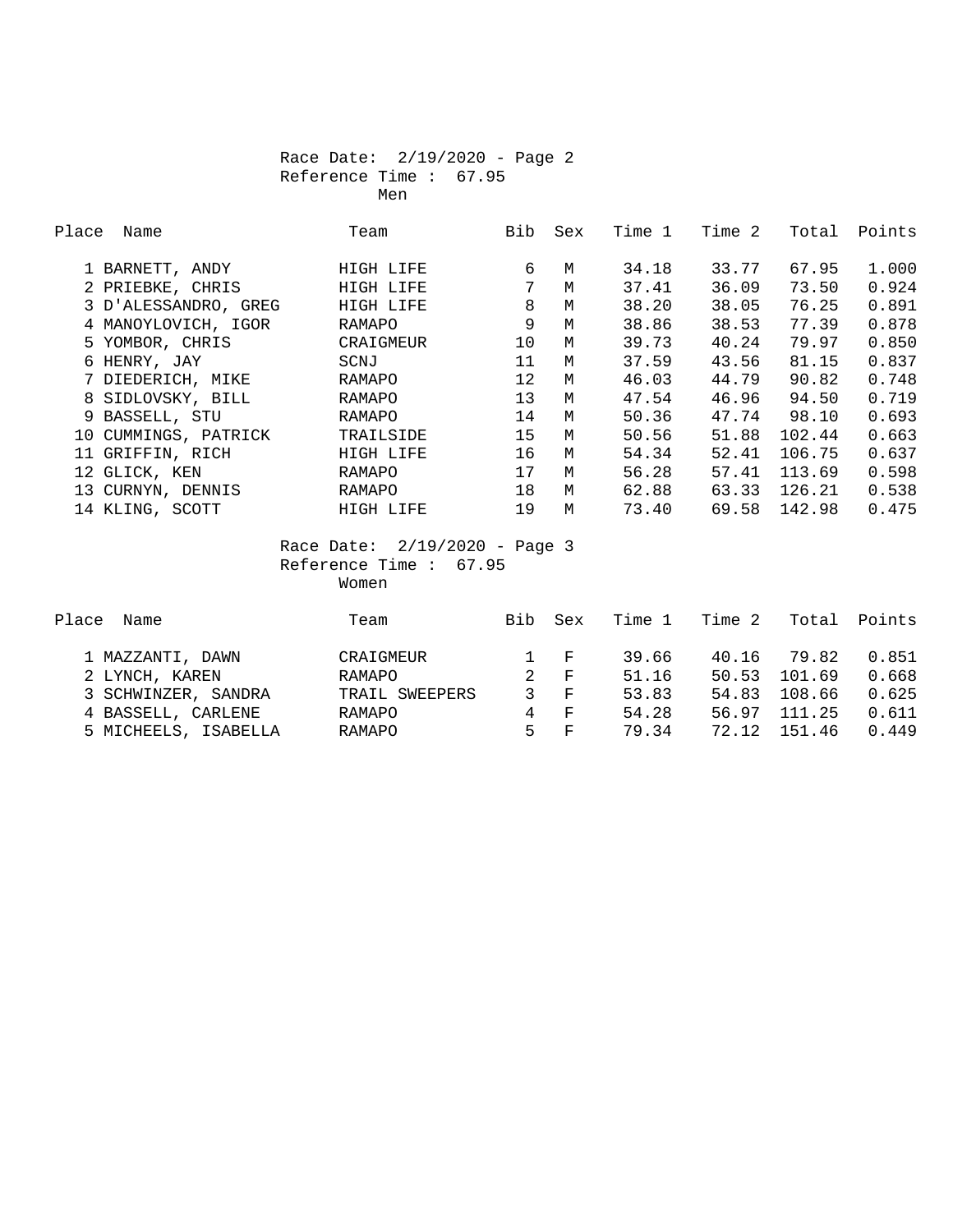#### Cumulative Standings Women

| Place | Name                 | Team                 | Sex          | 1/22  |           | $2/12$ $2/19$        | Points |
|-------|----------------------|----------------------|--------------|-------|-----------|----------------------|--------|
|       | 1 BASSELL, CARLENE   | RAMAPO               | F            | 0.792 | 0.657     | 0.611                | 2.059  |
|       | 2 MAZZANTI, DAWN     | CRAIGMEUR            | F            | 0.901 | DNR       | 0.851                | 1.752  |
|       | 3 SCHWINZER, SANDRA  | TRAIL SWEEPERS       | $\mathbf{F}$ | 0.670 | DNR       | 0.625                | 1.295  |
|       | 4 MICHEELS, ISABELLA | RAMAPO               | F            | DNR   |           | $0.522 \quad 0.449$  | 0.970  |
|       | 5 LYNCH, KAREN       | RAMAPO               | F            | DNR   | DNR       | 0.668                | 0.668  |
|       |                      | Cumulative Standings |              |       |           |                      |        |
|       |                      | Men                  |              |       |           |                      |        |
|       |                      |                      |              |       |           |                      |        |
| Place | Name                 | Team                 | Sex          |       |           | $1/22$ $2/12$ $2/19$ | Points |
|       | 1 BARNETT, ANDY      | HIGH LIFE            | M            | 0.997 | 1.000     | 1.000                | 2.997  |
|       | 2 D'ALESSANDRO, GREG | HIGH LIFE            | M            | 1.000 | 0.928     | 0.891                | 2.819  |
|       | 3 MANOYLOVICH, IGOR  | RAMAPO               | M            | 0.932 | 0.923     | 0.878                | 2.733  |
|       | 4 HENRY, JAY         | SCNJ                 | M            | 0.979 | 0.898     | 0.837                | 2.715  |
|       | 5 YOMBOR, CHRIS      | CRAIGMEUR            | M            | 0.954 | 0.882     | 0.850                | 2.686  |
|       | 6 BASSELL, STU       | RAMAPO               | M            | 0.860 | 0.675     | 0.693                | 2.228  |
|       | 7 GRIFFIN, RICH      | HIGH LIFE            | M            | 0.836 | 0.741     | 0.637                | 2.213  |
|       | 8 CUMMINGS, PATRICK  | TRAILSIDE            | M            | 0.801 | 0.687     | 0.663                | 2.151  |
|       | 9 PRIEBKE, CHRIS     | HIGH LIFE            | M            |       | 0.971 DNR | 0.924                | 1.896  |
|       | 10 SIDLOVSKY, BILL   | RAMAPO               | M            | DNR   | 0.741     | 0.719                | 1.460  |
|       | 11 GLICK, KEN        | RAMAPO               | M            | 0.767 | DNR       | 0.598                | 1.365  |
|       | 12 CURNYN, DENNIS    | RAMAPO               | M            | 0.773 | DNR       | 0.538                | 1.312  |
|       | 13 KLING, SCOTT      | HIGH LIFE            | M            | 0.640 | DNR       | 0.475                | 1.115  |
|       | 14 HUSTON, MIKE      | HIGH LIFE            | M            | 0.857 | DNR       | DNR                  | 0.857  |
|       | 15 DIEDERICH, MIKE   | RAMAPO               | M            | DNR   | DNR       | 0.748                | 0.748  |
|       | 16 MARTIN, TOM       | RAMAPO               | M            | 0.640 | DNR       | DNR                  | 0.640  |
|       | 17 NEMITOFF, ADAM    | RAMAPO               | M            | DNR   | 0.620     | <b>DNR</b>           | 0.620  |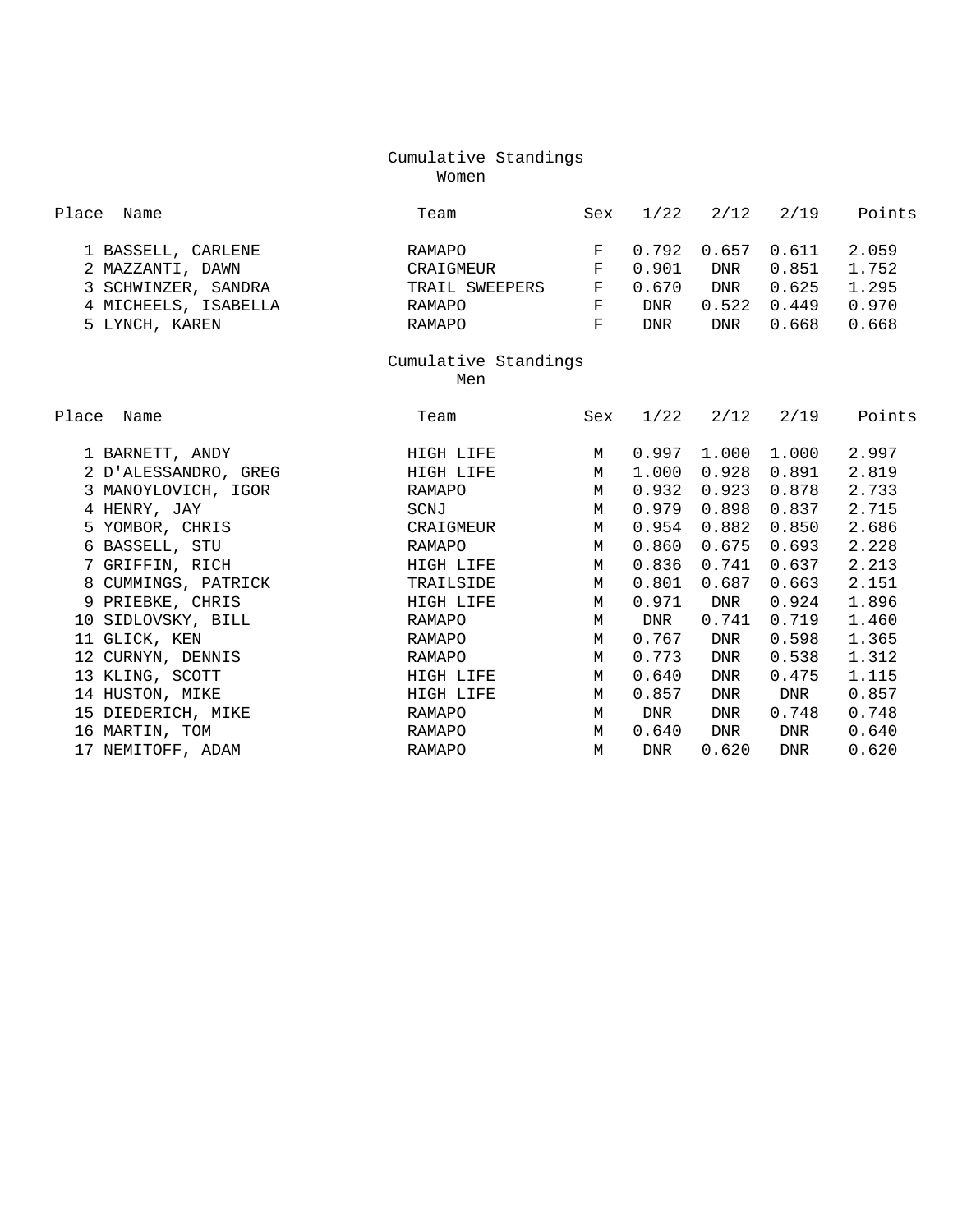$-kk2S$ 

## Race Date: 2/19/2020 Reference Time : 67.95 Racers for RAMAPO

| Place | Name                 | Team   |    | Bib | Sex   | Time 1 |       | Time  | -2     | Total | Points |       |
|-------|----------------------|--------|----|-----|-------|--------|-------|-------|--------|-------|--------|-------|
|       | Team Points          |        |    |     |       |        |       |       |        |       |        |       |
|       | 1 MANOYLOVICH, IGOR  | RAMAPO | 9  | M   |       | 38.86  | 38.53 |       | 77.39  |       | 0.878  | 1.000 |
|       |                      | RAMAPO | 12 | M   |       | 46.03  | 44.79 |       | 90.82  |       | 0.748  | 0.852 |
|       | 2 DIEDERICH, MIKE    |        |    |     |       |        |       |       |        |       |        |       |
|       | 3 SIDLOVSKY, BILL    | RAMAPO | 13 | M   |       | 47.54  |       | 46.96 | 94.50  |       | 0.719  | 0.819 |
|       | 4 BASSELL, STU       | RAMAPO | 14 | M   |       | 50.36  | 47.74 |       | 98.10  |       | 0.693  | 0.789 |
|       | 5 LYNCH, KAREN       | RAMAPO | 2  | F   |       | 51.16  | 50.53 |       | 101.69 |       | 0.668  | 0.761 |
|       | 6 BASSELL, CARLENE   | RAMAPO | 4  | F   | 54.28 |        | 56.97 |       | 111.25 |       | 0.611  | 0.696 |
|       | 7 GLICK, KEN         | RAMAPO | 17 | M   | 56.28 |        | 57.41 |       | 113.69 |       | 0.598  | 0.681 |
|       | 8 CURNYN, DENNIS     | RAMAPO | 18 | M   |       | 62.88  | 63.33 |       | 126.21 |       | 0.538  | 0.613 |
|       | 9 MICHEELS, ISABELLA | RAMAPO | 5  | F   | 79.34 |        | 72.12 |       | 151.46 |       | 0.449  | 0.511 |
|       |                      |        |    |     |       |        |       |       |        |       |        |       |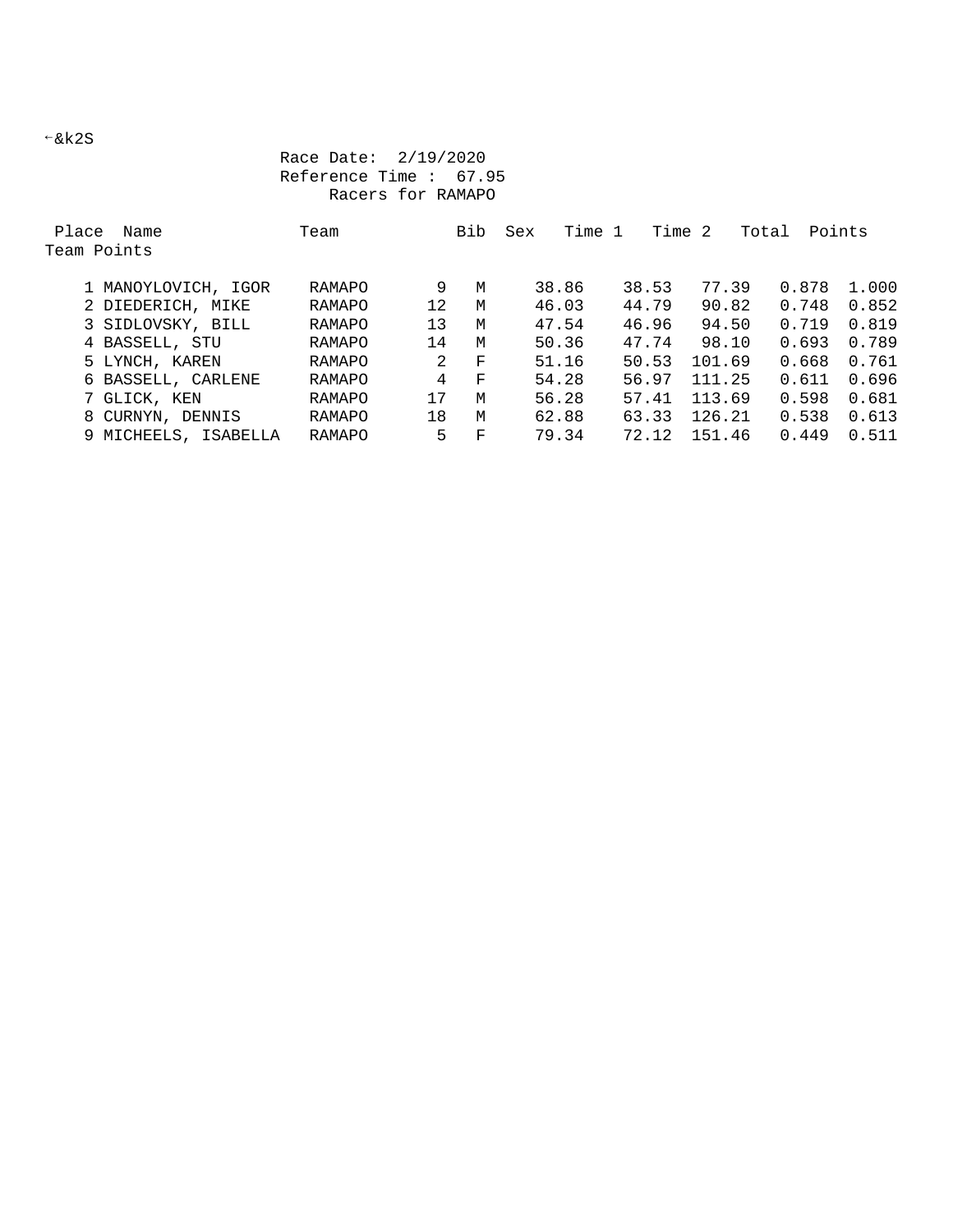## IE New Jersey Ski Council Race League

## Team Results - 3/ 4/2020

|                   |       | Women  |       | Men    | Combined |        |  |
|-------------------|-------|--------|-------|--------|----------|--------|--|
| Team              | Place | Points | Place | Points | Place    | Points |  |
| HIGH LIFE         | 4     | 0.592  |       | 2.921  |          | 3.513  |  |
| RAMAPO            | 2     | 0.775  | 2     | 2.278  | 2        | 3.054  |  |
| CRAIGMEUR         |       | 0.939  |       | 0.970  |          | 1.909  |  |
| SCNJ              |       |        | 4     | 0.962  |          | 0.000  |  |
| TRAILSIDE         |       |        | 5     | 0.778  |          | 0.000  |  |
| SWEEPERS<br>TRAIL |       | 0.755  |       |        |          | 0.000  |  |

## Cumulative Team Results - 3/ 4/2020 Best 3 of 4 Races

|                   |       | Women  |       | Men    | Combined |        |
|-------------------|-------|--------|-------|--------|----------|--------|
| Team              | Place | Points | Place | Points | Place    | Points |
| RAMAPO            |       | 3.249  | 2     | 7.250  |          | 10.499 |
| CRAIGMEUR         | 2     | 2.692  | 4     | 2.806  | 2        | 5.465  |
| HIGH LIFE         | 4     | 0.592  |       | 8.705  | 3        | 3.513  |
| SCNJ              |       |        | 3     | 2.839  |          |        |
| TRAILSIDE         |       |        | 5     | 2.266  |          |        |
| SWEEPERS<br>TRAIL |       | 2.050  |       |        |          |        |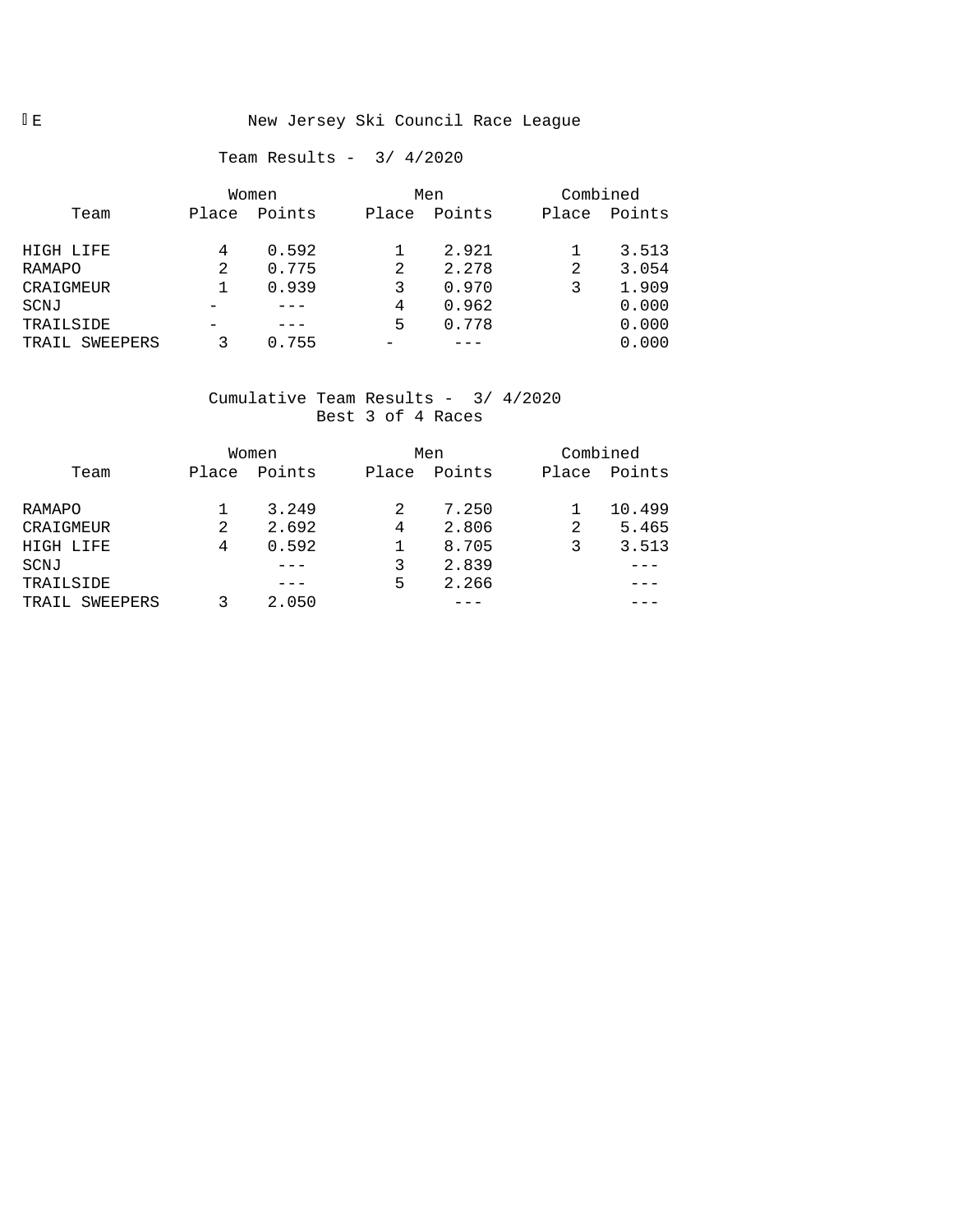### Race Date: 3/ 4/2020 - Page 2 Reference Time : 56.63 Men

| Place | Name                 | Team      | Bib | Sex | Time 1 | Time 2 | Total | Points |
|-------|----------------------|-----------|-----|-----|--------|--------|-------|--------|
|       |                      |           |     |     |        |        |       |        |
|       | 1 BARNETT, ANDY      | HIGH LIFE | 5.  | M   | 28.20  | 28.43  | 56.63 | 1,000  |
|       | 2 YOMBOR, CHRIS      | CRAIGMEUR | 6   | M   | 29.28  | 29.10  | 58.38 | 0.970  |
|       | 3 PRIEBKE, CHRIS     | HIGH LIFE | 7   | M   | 29.65  | 29.12  | 58.77 | 0.964  |
|       | 4 HENRY, JAY         | SCNJ      | 8   | M   | 29.62  | 29.27  | 58.89 | 0.962  |
|       | 5 D'ALESSANDRO, GREG | HIGH LIFE | 9   | M   | 29.65  | 29.51  | 59.16 | 0.957  |
|       | 6 BASSELL, STU       | RAMAPO    | 10  | M   | 34.25  | 33.20  | 67.45 | 0.840  |
|       | 7 CRONIN, TODD       | HIGH LIFE | 11  | M   | 35.04  | 35.30  | 70.34 | 0.805  |
|       | 8 LEAMAN, KEITH      | TRAILSIDE | 12  | M   | 37.09  | 35.72  | 72.81 | 0.778  |
|       | 9 CURNYN, DENNIS     | RAMAPO    | 13  | M   | 39.02  | 38.28  | 77.30 | 0.733  |
|       | 10 KLING, SCOTT      | HIGH LIFE | 14  | M   | 39.79  | 38.74  | 78.53 | 0.721  |
|       | 11 GLICK, KEN        | RAMAPO    | 15  | M   | 40.61  | 39.60  | 80.21 | 0.706  |

### Race Date: 3/ 4/2020 - Page 3 Reference Time : 56.63 Women

| Place<br>Name        | Team           | <b>Bib</b> | Sex             | Time 1 | Time 2 | Total | Points |
|----------------------|----------------|------------|-----------------|--------|--------|-------|--------|
| 1 MAZZANTI, DAWN     | CRAIGMEUR      |            | $1 \quad F$     | 29.85  | 30.44  | 60.29 | 0.939  |
| 2 BASSELL, CARLENE   | RAMAPO         |            | $2$ F           | 36.01  | 37.02  | 73.03 | 0.775  |
| 3 SCHWINZER, SANDRA  | TRAIL SWEEPERS |            | $\mathcal{S}$ F | 37.21  | 37.80  | 75.01 | 0.755  |
| 4 ADAMS-HARMON, DAWN | HIGH LIFE      | 4          | $\mathbf{F}$    | 49.02  | 46.58  | 95.60 | 0.592  |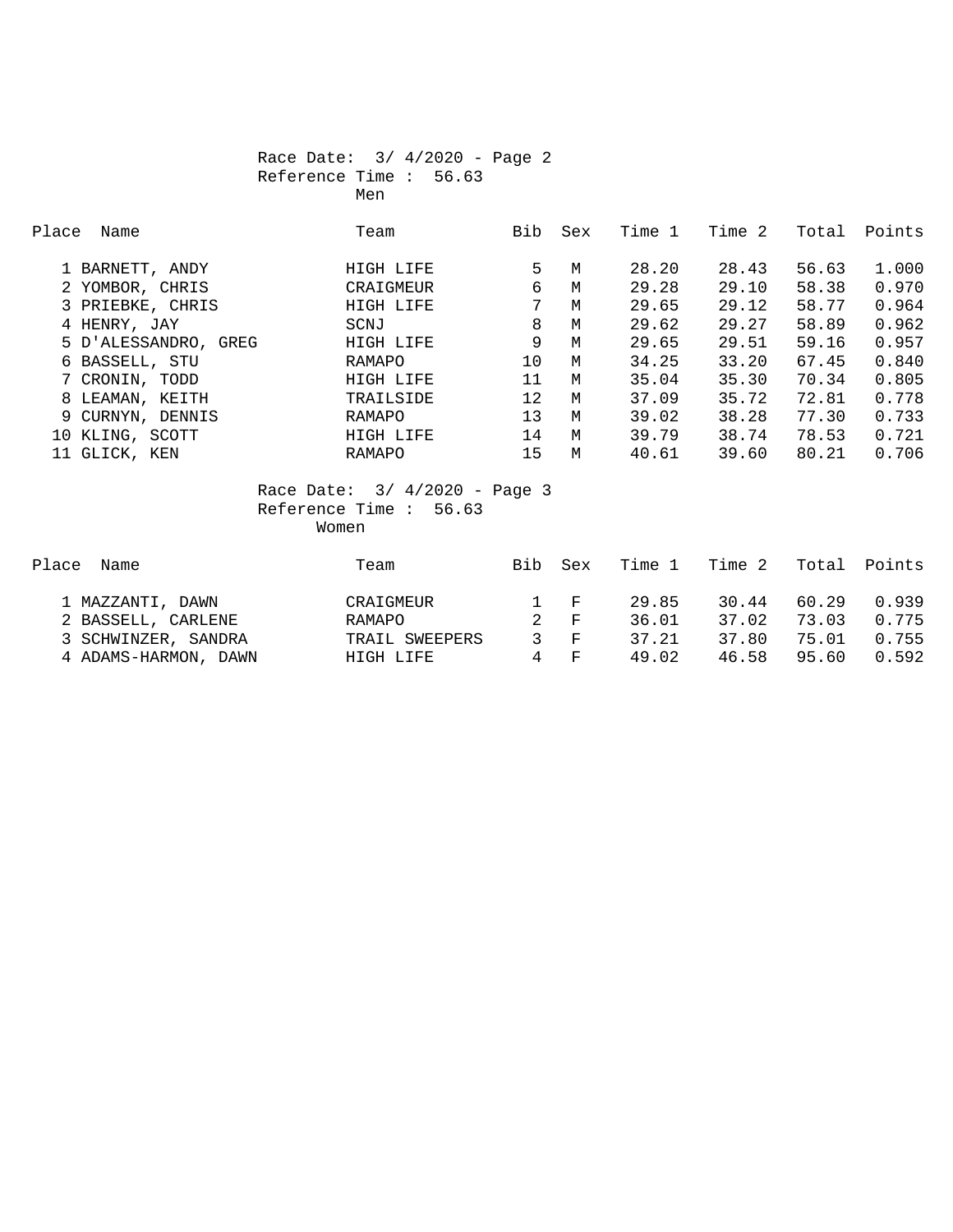## Cumulative Standings Women

| Place<br>Name        | Team                |             | 1/22       | 2/12  | 2/19       | 3/4        | Points |  |  |  |
|----------------------|---------------------|-------------|------------|-------|------------|------------|--------|--|--|--|
| 1 MAZZANTI, DAWN     | CRAIGMEUR           | $_{\rm F}$  | 0.901      | DNR   | 0.851      | 0.939      | 2.692  |  |  |  |
| 2 BASSELL, CARLENE   | RAMAPO              | $_{\rm F}$  | 0.792      | 0.657 | 0.611      | 0.775      | 2.224  |  |  |  |
| 3 SCHWINZER, SANDRA  | TRAIL SWEEPERS      | $\mathbf F$ | 0.670      | DNR   | 0.625      | 0.755      | 2.050  |  |  |  |
| 4 MICHEELS, ISABELLA | RAMAPO              | $\mathbf F$ | DNR        | 0.522 | 0.449      | DNR        | 0.970  |  |  |  |
|                      |                     | $\mathbf F$ | <b>DNR</b> |       |            | DNR        | 0.668  |  |  |  |
| 5 LYNCH, KAREN       | RAMAPO<br>HIGH LIFE | $\mathbf F$ |            | DNR   | 0.668      |            |        |  |  |  |
| 6 ADAMS-HARMON, DAWN |                     | <b>DNR</b>  | DNR        | DNR   | 0.592      | 0.592      |        |  |  |  |
| Cumulative Standings |                     |             |            |       |            |            |        |  |  |  |
| Men                  |                     |             |            |       |            |            |        |  |  |  |
| Place<br>Name        | Team                | Sex         | 1/22       | 2/12  | 2/19       | 3/4        | Points |  |  |  |
|                      |                     |             |            |       |            |            |        |  |  |  |
| 1 BARNETT, ANDY      | HIGH LIFE           | M           | 0.997      | 1.000 | 1.000      | 1.000      | 3.000  |  |  |  |
| 2 D'ALESSANDRO, GREG | HIGH LIFE           | M           | 1.000      | 0.928 | 0.891      | 0.957      | 2.886  |  |  |  |
| 3 PRIEBKE, CHRIS     | HIGH LIFE           | M           | 0.971      | DNR   | 0.924      | 0.964      | 2.859  |  |  |  |
| 4 HENRY, JAY         | SCNJ                | M           | 0.979      | 0.898 | 0.837      | 0.962      | 2.839  |  |  |  |
| 5 YOMBOR, CHRIS      | CRAIGMEUR           | M           | 0.954      | 0.882 | 0.850      | 0.970      | 2.806  |  |  |  |
| 6 MANOYLOVICH, IGOR  | RAMAPO              | M           | 0.932      | 0.923 | 0.878      | DNR        | 2.733  |  |  |  |
| 7 BASSELL, STU       | RAMAPO              | M           | 0.860      | 0.675 | 0.693      | 0.840      | 2.393  |  |  |  |
| 8 GRIFFIN, RICH      | HIGH LIFE           | $M_{\odot}$ | 0.836      | 0.741 | 0.637      | <b>DNR</b> | 2.213  |  |  |  |
| 9 CUMMINGS, PATRICK  | TRAILSIDE           | M           | 0.801      | 0.687 | 0.663      | DNR        | 2.151  |  |  |  |
| 10 GLICK, KEN        | RAMAPO              | M           | 0.767      | DNR   | 0.598      | 0.706      | 2.071  |  |  |  |
| 11 CURNYN, DENNIS    | RAMAPO              | M           | 0.773      | DNR   | 0.538      | 0.733      | 2.044  |  |  |  |
| 12 KLING, SCOTT      | HIGH LIFE           | M           | 0.640      | DNR   | 0.475      | 0.721      | 1.836  |  |  |  |
| 13 SIDLOVSKY, BILL   | <b>RAMAPO</b>       | M           | <b>DNR</b> | 0.741 | 0.719      | <b>DNR</b> | 1.460  |  |  |  |
| 14 HUSTON, MIKE      | HIGH LIFE           | M           | 0.857      | DNR   | DNR        | <b>DNR</b> | 0.857  |  |  |  |
| 15 CRONIN, TODD      | HIGH LIFE           | M           | DNR        | DNR   | <b>DNR</b> | 0.805      | 0.805  |  |  |  |
| 16 LEAMAN, KEITH     | TRAILSIDE           | M           | <b>DNR</b> | DNR   | <b>DNR</b> | 0.778      | 0.778  |  |  |  |
| 17 DIEDERICH, MIKE   | RAMAPO              | M           | DNR        | DNR   | 0.748      | DNR        | 0.748  |  |  |  |
| 18 MARTIN, TOM       | RAMAPO              | M           | 0.640      | DNR   | DNR        | <b>DNR</b> | 0.640  |  |  |  |
| 19 NEMITOFF, ADAM    | <b>RAMAPO</b>       | M           | <b>DNR</b> | 0.620 | <b>DNR</b> | <b>DNR</b> | 0.620  |  |  |  |